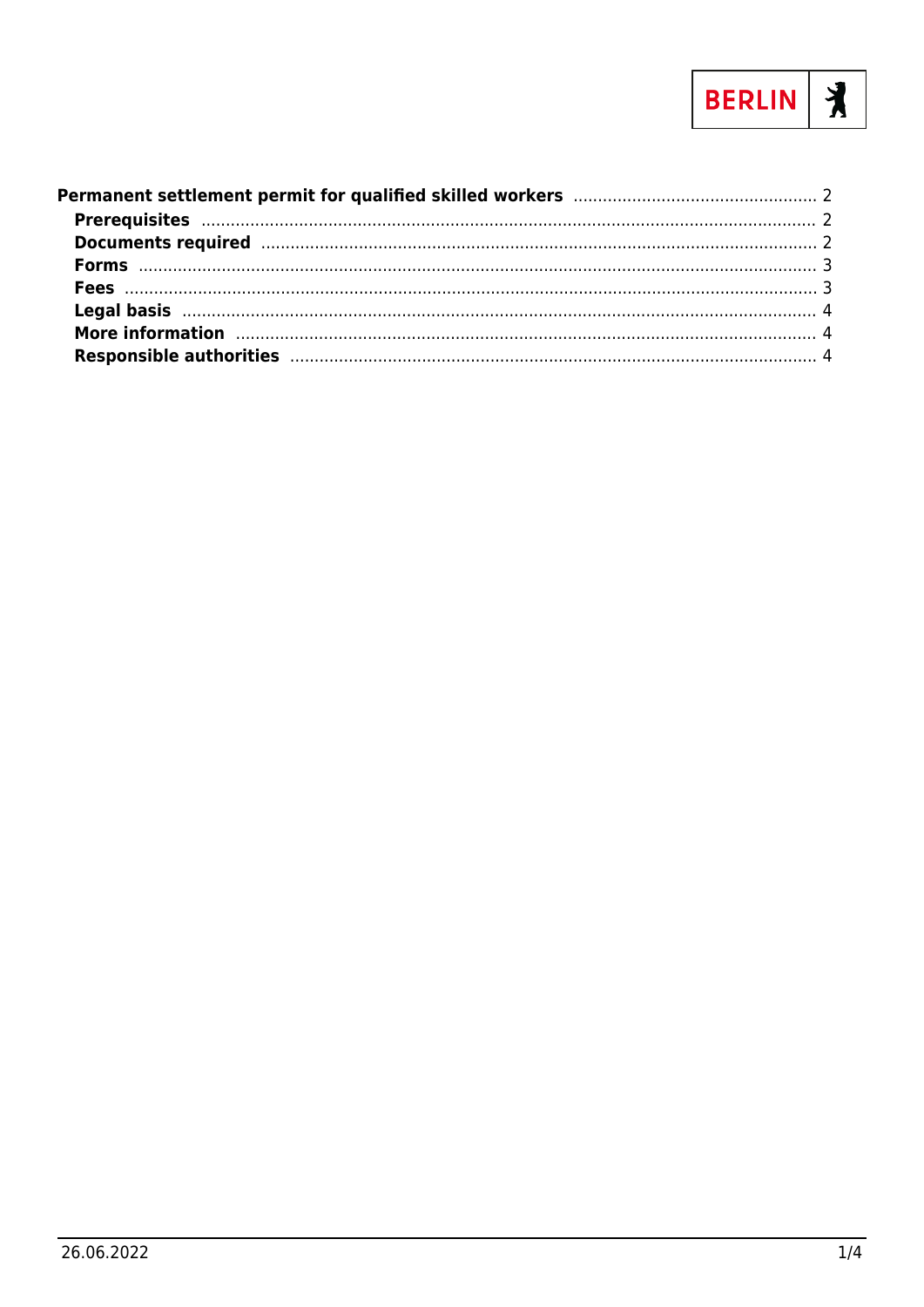# <span id="page-1-0"></span>Permanent settlement permit for qualified skilled workers

If your residence permit has been issued for employment as a qualified skilled worker, you may be granted a permanent settlement permit after 4 years.

If you have completed vocational training or a degree in Germany, this is already possible after 2 years of employment as a qualified skilled worker.

### **Do you have an EU Blue Card?**

Then other requirements apply. Please inform yourself in the service "Permanent settlement permit for EU Blue Card holders" (see section "More information").

# <span id="page-1-1"></span>**Prerequisites**

- **4 years holding a residence permit for employment as a qualified skilled worker**
	- $\circ$  You must have had a residence permit for employment as a qualified skilled worker with a professional qualification, an academic degree or in research for at least 4 years (pursuant to section 18a, 18b or 18d Aufenthaltsgesetz).
	- $\circ$  The minimum time is reduced to 2 years if you have successfully completed vocational training or a degree in Germany.
- **You are still employed as a qualified skilled worker**
- **Old-age provision**
	- You must furnish proof of having paid compulsory or voluntary contributions to the statutory German Pension Fund for at least 48 months, or of entitlement to comparable benefits by another insurance or pension institution.
	- o If you have successfully completed vocational training or a degree in Germany, 24 months are sufficient.

#### **Sufficient knowledge of German**

([https://www.europaeischer-referenzrahmen.de/impressum.php\)](https://www.europaeischer-referenzrahmen.de/impressum.php) Adequate command of the German language in accordance with level B1 of the Common European Framework of Reference for Languages (GERR).

#### **Secured means of subsistance including health insurance**

Secured means of subsistance include an adequate health insurance for you and the members of your family:

- o If you have a statutory health insurance, you are adequately insured.
- $\circ$  If you have a private health insurance, please make sure that type and scope of your health insurance are adequate.

For more information, please read the leaflet "Information on adequate health insurance" (section "Forms").

**No criminal record**

Even fines may prevent the granting of a permanent settlement permit.

**Main residence in Berlin**

## <span id="page-1-2"></span>**Documents required**

**Application**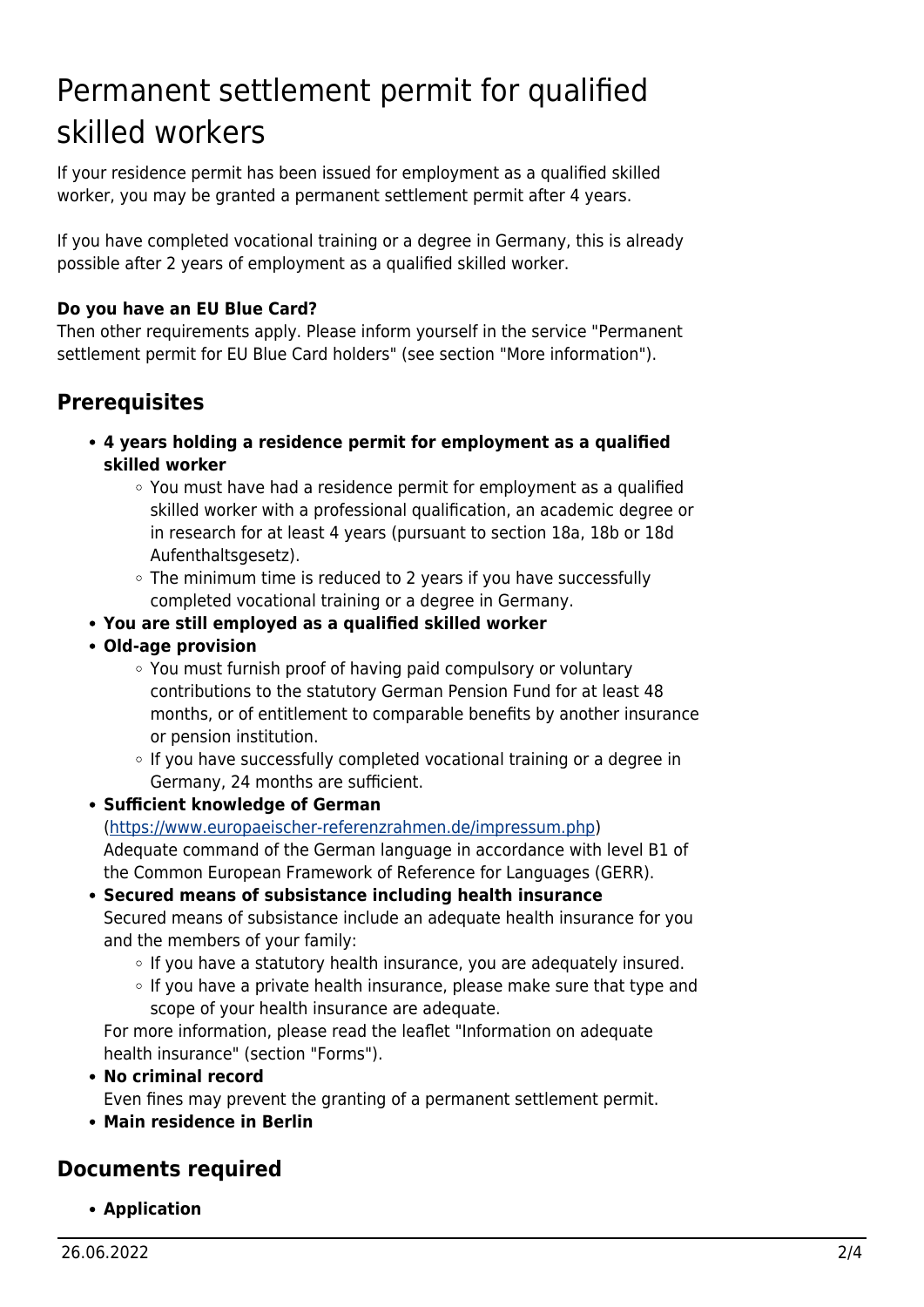Please file an informal written application. Please enclose with your application copies of the documents specified in the section "Documents required". You will either receive an invitation for a personal interview or a notification of charges.

- **Valid passport, together with your residence permit**
- **1 current biometric photo**

([https://www.berlin.de/labo/\\_assets/kraftfahrzeugwesen/foto-mustertafel.pdf\)](https://www.berlin.de/labo/_assets/kraftfahrzeugwesen/foto-mustertafel.pdf) 35mm x 45mm, frontal shot with neutral facial expression and closed mouth, looking straight into the camera, light background

- **In case of vocational training or studies in Germany: proof of the degree achieved**
	- **Certificates**
- **Proof of income**
	- Employment contract
	- $\circ$  Supporting documents on the net earnings from the last 6 months
	- $\circ$  Current certificate issued by the employer (not older than 14 days)
- **Lease or proof of home ownership**

Proofs of living space and of monthly rent or cost of housing of own property (house or apartment) have to be supplied.

- **Old-age provision**
	- o Pension information notice issued by the German Pension Fund, or
	- Proof of entitlement to comparable benefits by another insurance or pension institution.
- **Health insurance**

Please submit either the insurance card issued by your statutory health insurance, or the insurance policy issued by a private health insurance company.

**Proof of main residence in Berlin**

(<https://service.berlin.de/dienstleistung/120686/>)

- Certificate of registration at the main residence or
- $\circ$  lease and written confirmation of occupancy from the landlord

## <span id="page-2-0"></span>**Forms**

**Leaflet "Health insurance"** ([https://www.berlin.de/formularverzeichnis/?formular=/labo/zuwanderung/\\_as](https://www.berlin.de/formularverzeichnis/?formular=/labo/zuwanderung/_assets/mdb-f131960-labo_4326_merkblatt_krankenversicherungsschutz_05.13__engl._.pdf) [sets/mdb-f131960](https://www.berlin.de/formularverzeichnis/?formular=/labo/zuwanderung/_assets/mdb-f131960-labo_4326_merkblatt_krankenversicherungsschutz_05.13__engl._.pdf) labo 4326 merkblatt krankenversicherungsschutz 05.13\_engl. .pdf)

## <span id="page-2-1"></span>**Fees**

- For the issue of the permanent settlement permit: 113.00 euros.
- If the application must be rejected: 56.50 euros.

#### For Turkish citizens

- Up to the age of 24 years: 22.80 euros for the issue, 11.40 euros if the application must be rejected
- From the age of 24 years: 37.00 euros for the issue, 18.50 euros if the application must be rejected